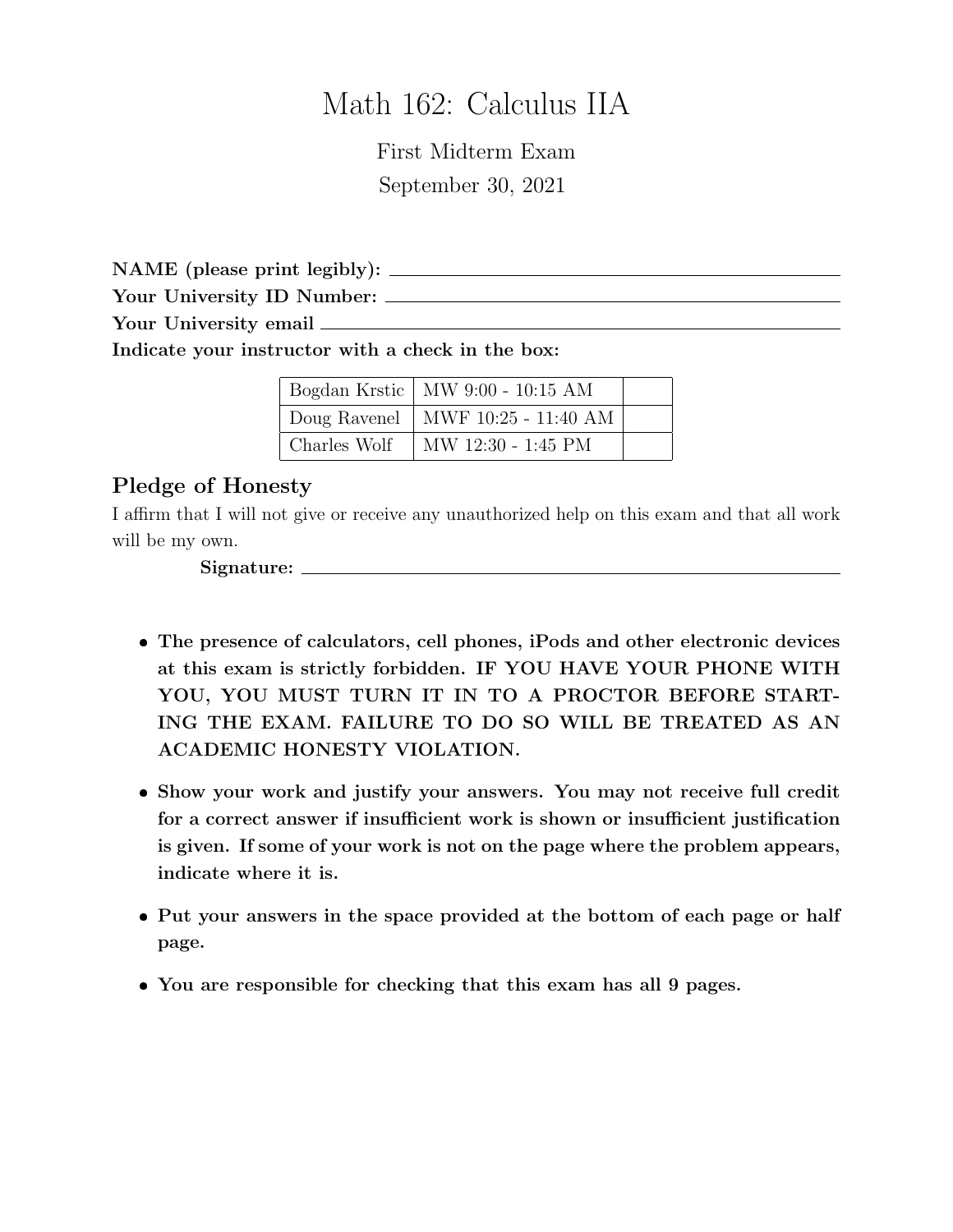Integration by parts formula:

$$
\int u\,dv = uv - \int v\,du
$$

Trigonometric identities:

$$
\cos^{2}(x) + \sin^{2}(x) = 1 \qquad \sec^{2}(x) - \tan^{2}(x) = 1 \qquad \sin(2x) = 2\sin(x)\cos(x)
$$

$$
\cos^{2}(x) = \frac{1 + \cos(2x)}{2} \qquad \sin^{2}(x) = \frac{1 - \cos(2x)}{2}
$$

Derivatives of trig functions.

$$
\frac{d \sin x}{dx} = \cos x \qquad \qquad \frac{d \tan x}{dx} = \sec^2 x \qquad \qquad \frac{d \sec x}{dx} = \sec x \tan x
$$

$$
\frac{d \cos x}{dx} = -\sin x \qquad \qquad \frac{d \cot x}{dx} = -\csc^2 x \qquad \qquad \frac{d \csc x}{dx} = -\csc x \cot x
$$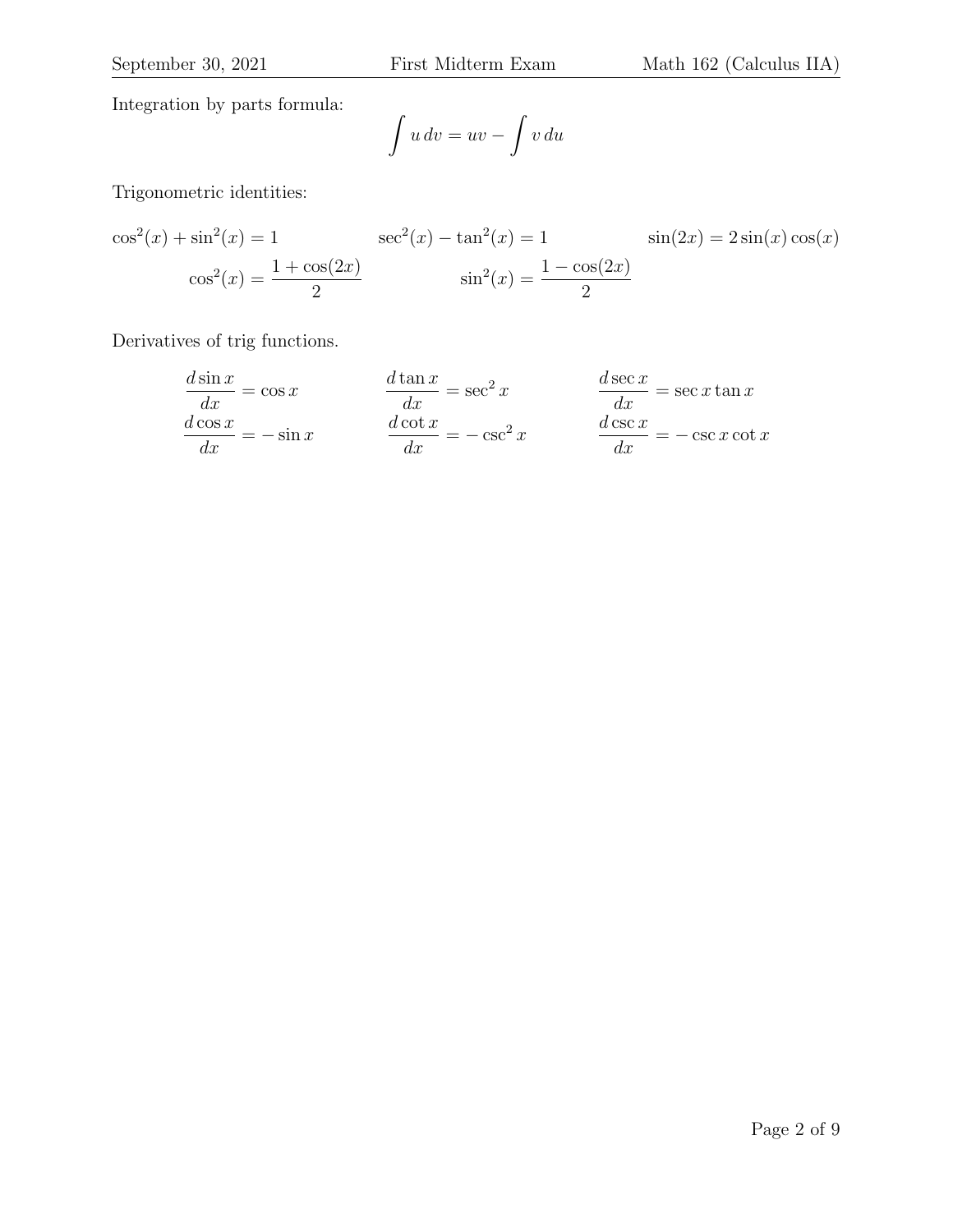Compute the following integral:

 $\int \cos^{2021}(x) \tan^3(x) dx$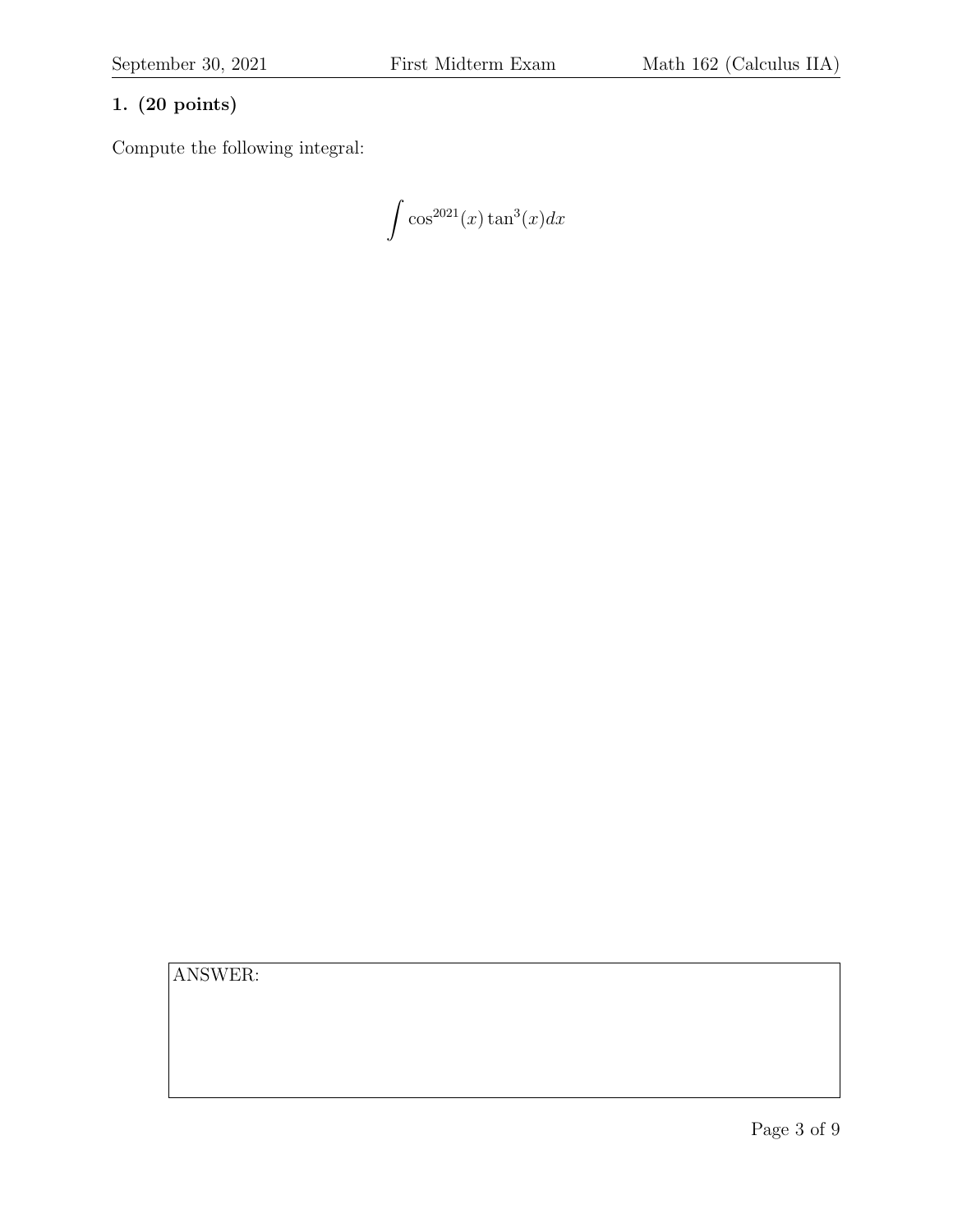The average value of a function  $f(x)$  for  $a \leq x \leq b$  is

$$
\frac{1}{b-a} \int_{a}^{b} f(x) \, dx
$$

Find the average value of the function  $f(x) = 2 + \sin x$  for  $0 \le x \le 5\pi$ . HINT: You may use the fact that

$$
\int_0^\pi \sin x \, dx = 2 \qquad \text{and } \int_a^{a+2\pi} \sin x \, dx = 0 \qquad \text{for any number } a.
$$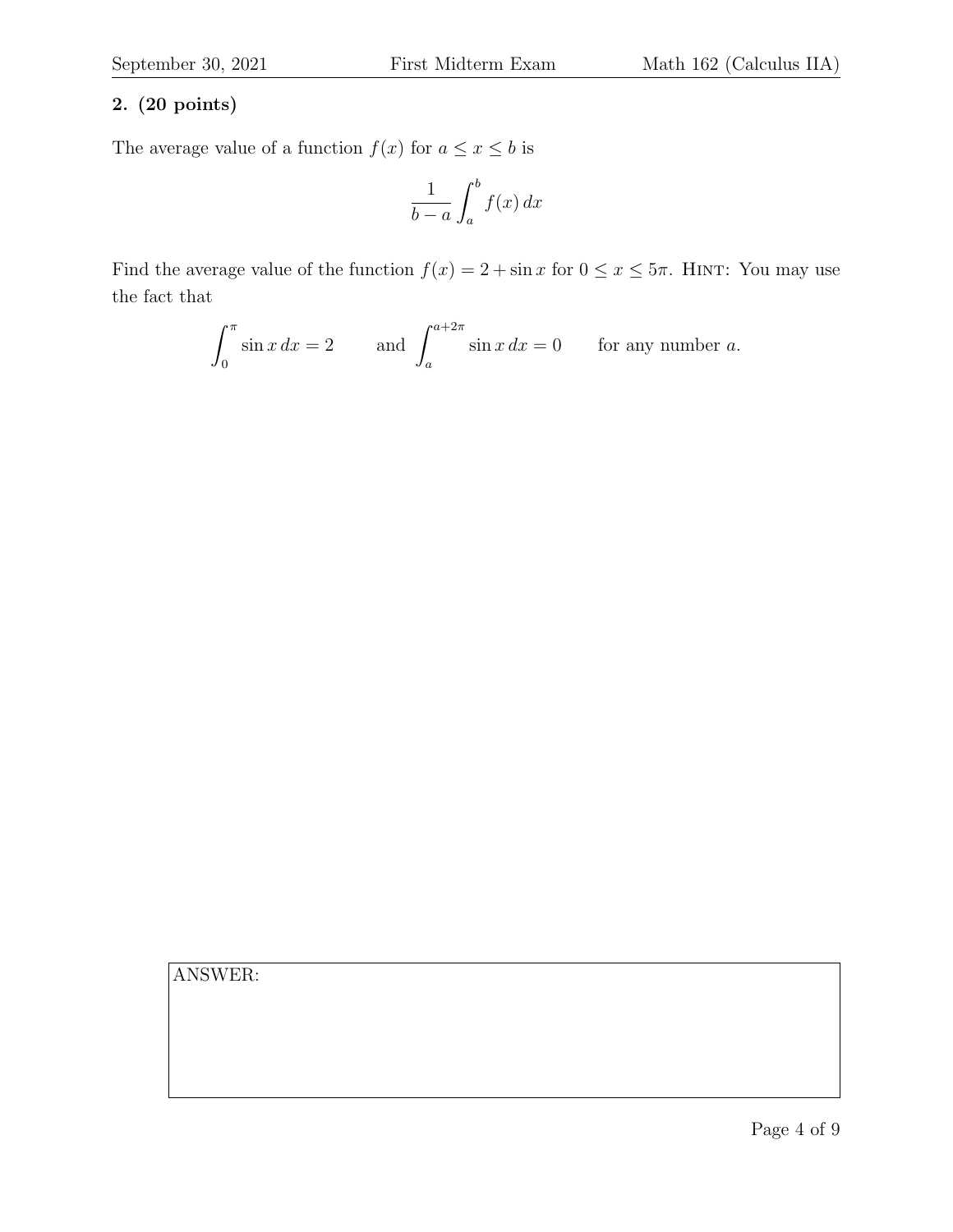A trough is 4 meters long and half a meter tall, with vertical cross-sections parallel to the ends in the shape of isosceles trapezoids which are 1 meter wide at the bottom and 2 meters wide at the top. The trough is full of water. Find work done pumping the water to the top of the trough. Assume that the water density is  $\rho = 1000 \frac{kg}{m^3}$  and the gravity constant is  $g = 10 \, m/s^2$ .

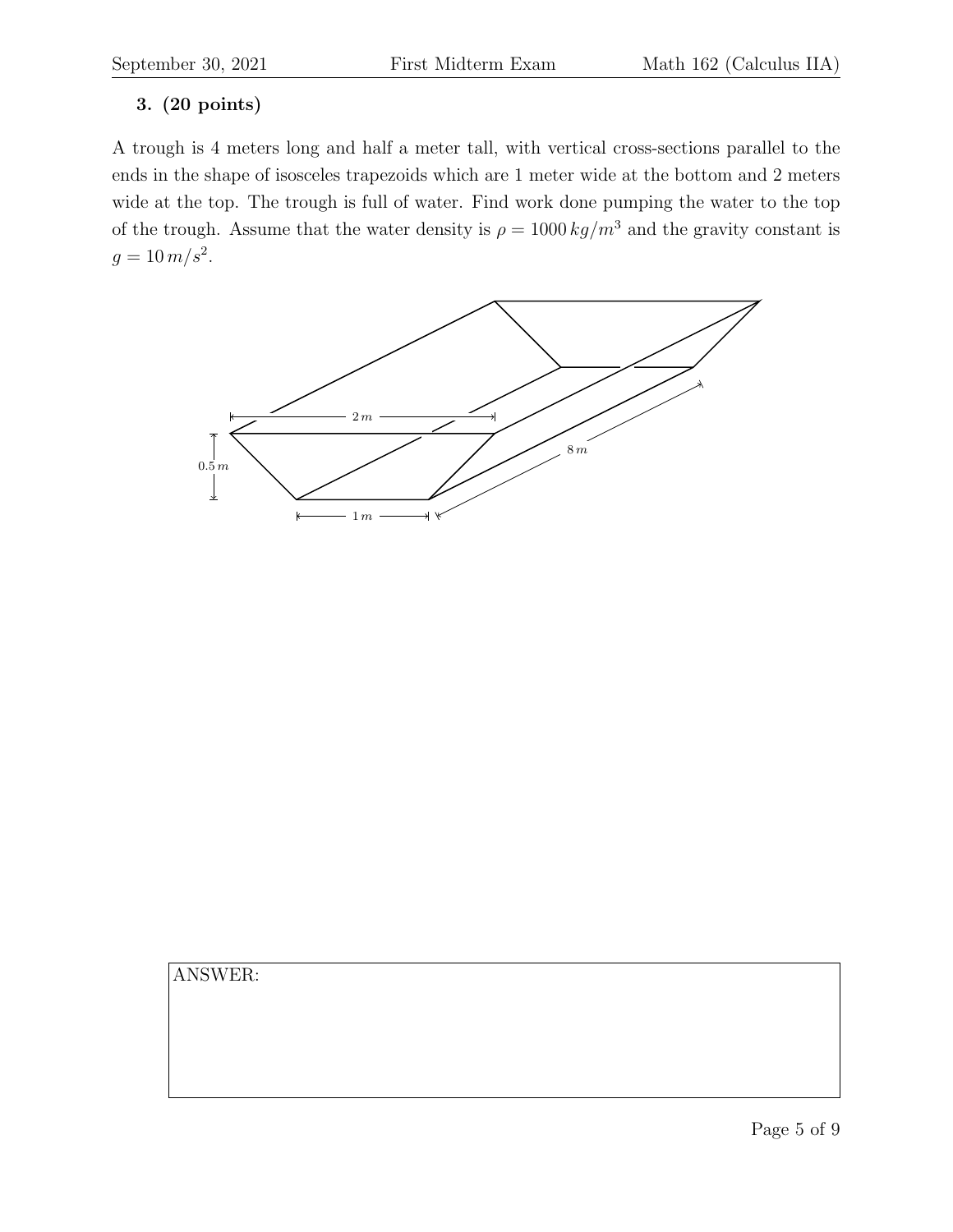The region  $\mathcal R$  in the plane is bounded by the graph of  $y = e^x$ , the x-axis, and the lines  $x = 1$ and  $x = 2$ .

- (a) Find the volume of the solid S obtained by revolving R about the x-axis.
- (b) Find the volume of the solid  $\mathcal T$  obtained by revolving  $\mathcal R$  about the *y*-axis.



| ANSWER: |  |  |  |
|---------|--|--|--|
|         |  |  |  |
|         |  |  |  |
|         |  |  |  |
|         |  |  |  |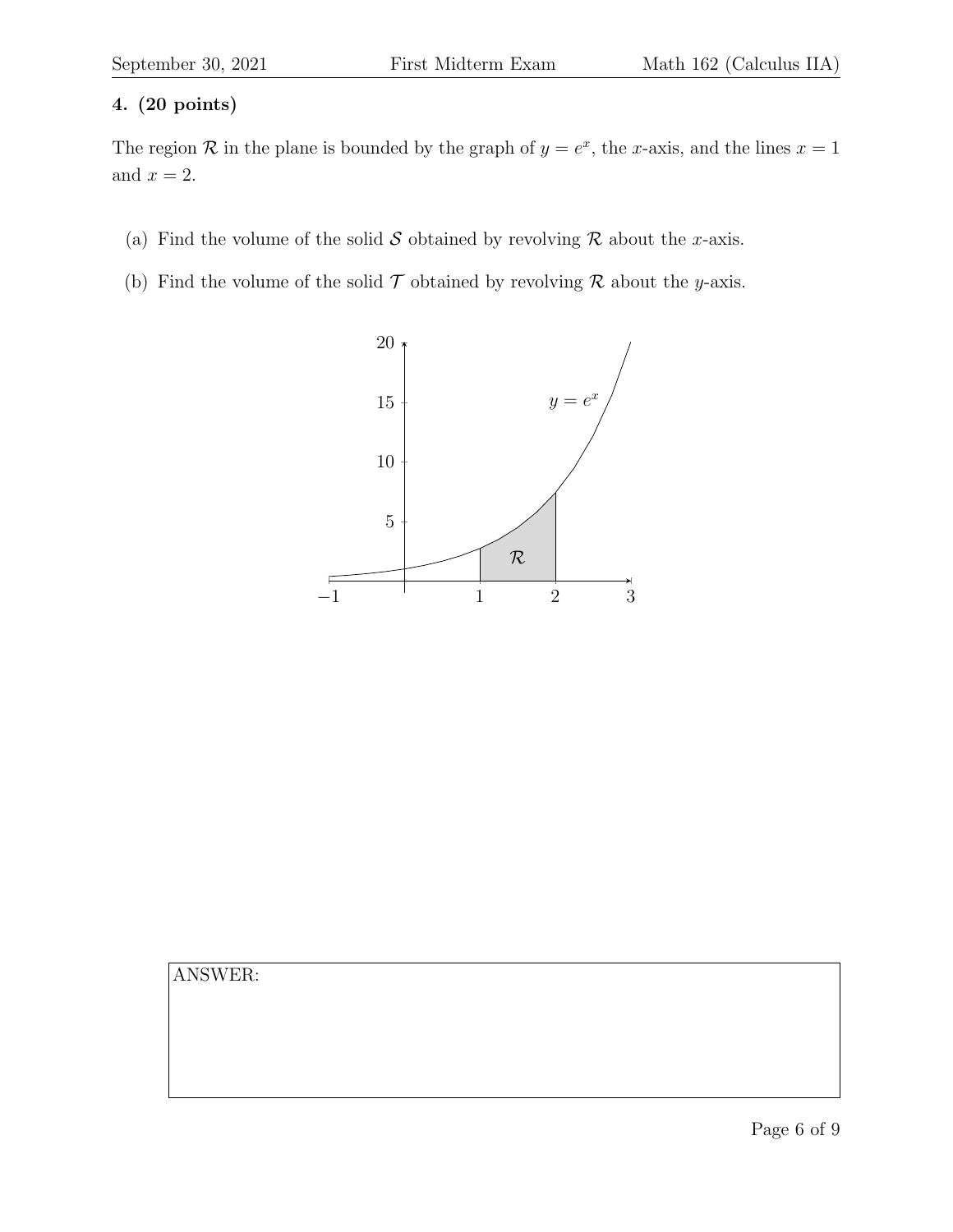(a) Use integration by parts to find a formula for

$$
\int x^n e^x dx \qquad \text{in terms of} \qquad \int x^{n-1} e^x dx
$$

for any integer  $n \geq 0$ .

(b) Use your formula repeatedly to find

# $\int x^3 e^x dx$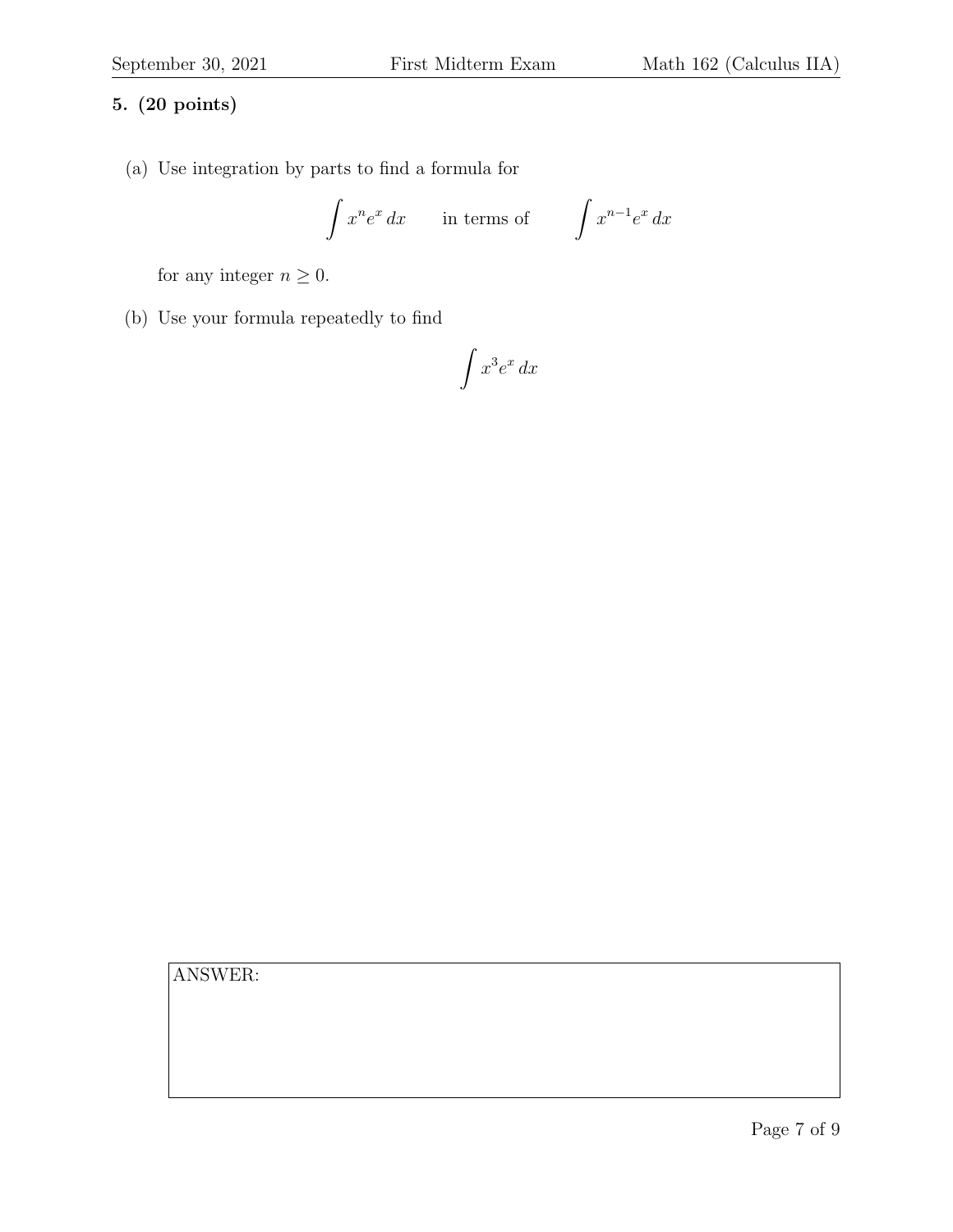Scratch paper